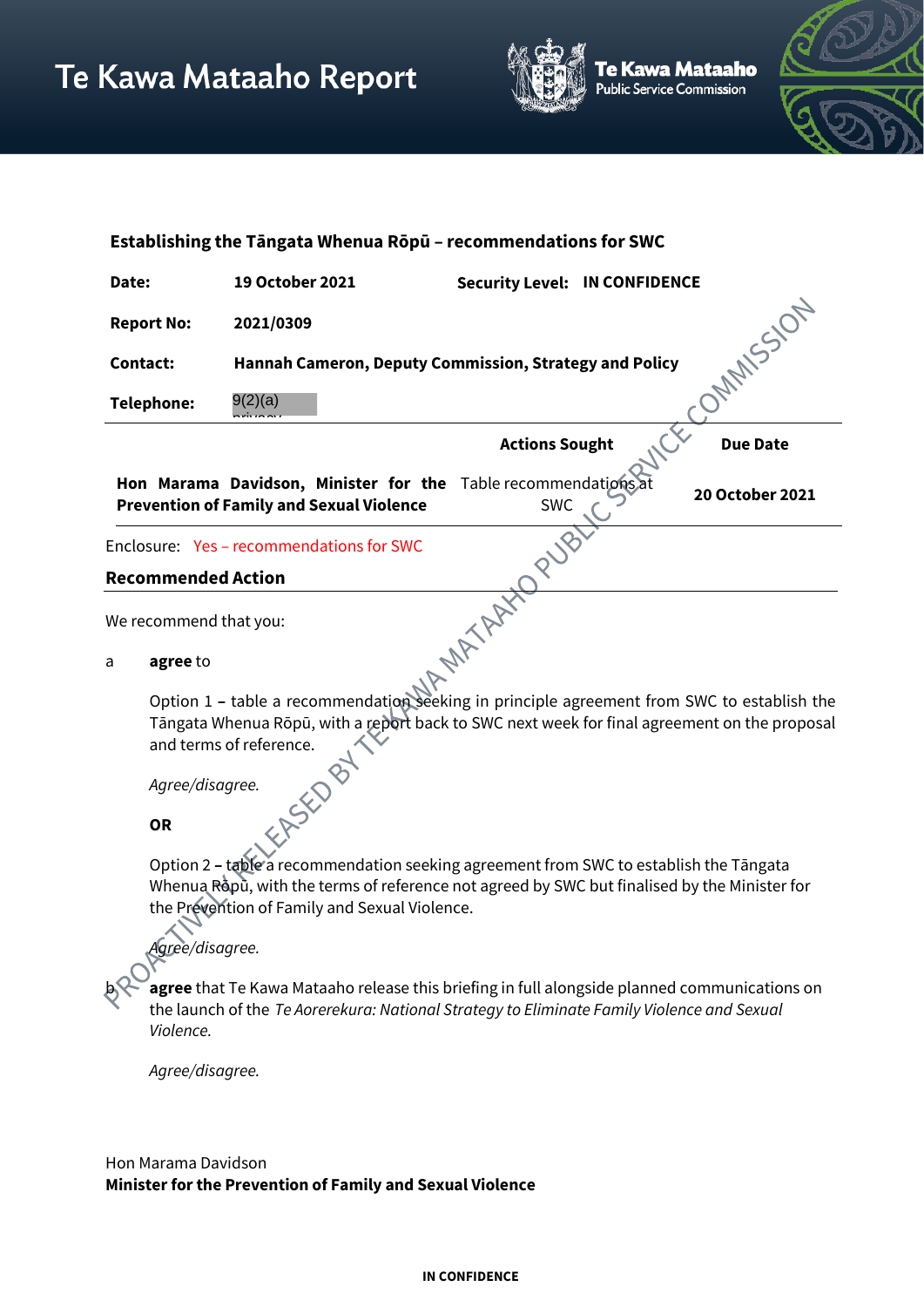## **Establishing the Tāngata Whenua Rōpū – recommendations for SWC**

- 1 We understand the Cabinet paper '*Sustaining a collaborative approach to support the whole-ofgovernment response to eliminate family violence and sexual violence'* has been deferred and will not be considered alongside the National Strategy at SWC on Wednesday. This paper contained a proposal to establish the Tāngata Whenua Rōpū as a Ministerial advisory committee.
- 2 You have asked for advice on options for recommendations to put the establishment of the Rōpū to SWC alongside consideration of the National Strategy. Given this proposal and accompanying terms of reference have not been lodged, we see two options available.

## *Option 1 – in principle agreement to establish the Rōpū (with further report back on TOR)*

- 3 You could table a recommendation that seeks in principle agreement from SWC to establish the Tāngata Whenua Rōpū, and request a further report back to SWC the following week. This report back would give you the opportunity to bring the full proposal and terms of reference to Cabinet for agreement.
- 4 We would draft a short paper to support the further report back. This would take the relevant content from the 'Sustaining a collaborative approach to support the whole-of-government *response to eliminate family violence and sexual violence'* and could be lodged this week for consideration by SWC on Wednesday 27 October.
- 5 We have drafted the necessary recommendations (as an appendix) which you could table at SWC to get Cabinet agreement to this report back

### *Option 2 – Agreement to establish the Rōpū, with TOR finalised by Minister*

- 6 Given that Ministers have already been consulted on the proposal to establish the Rōpū and their draft terms of reference, you could table a recommendation that Cabinet agree to establish the Tāngata Whenua Rōpū, with the ability for you to finalise the terms of reference with the Rōpū.
- 7 This approach would allow you to get final Cabinet agreement to establish the Rōpū tomorrow, without needing agreement to the terms of reference themselves. We have attached (as an appendix) some recommendations to this effect that you could table at SWC.

# **Comment**

We consider both options are feasible, but option 1 is in our view preferrable as it would allow Cabinet better visability of the intended role and function of the Tāngata Whenua Rōpū and its agreement to the TOR.

### **Next steps**

9 Please advise officials of your preferred approach.